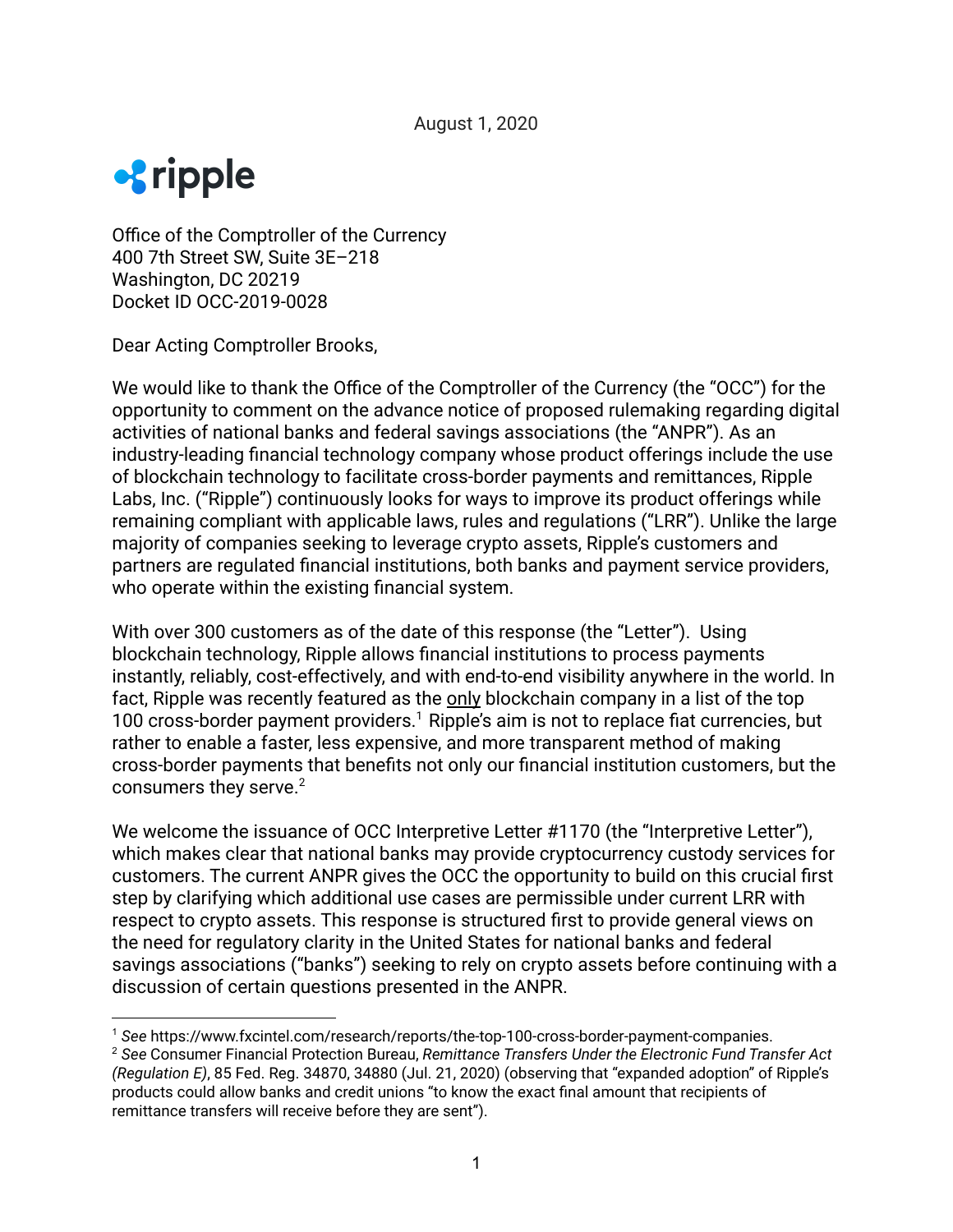Thank you for your consideration of this submission.

Sincerely,

Ripple Labs, Inc.

Appendix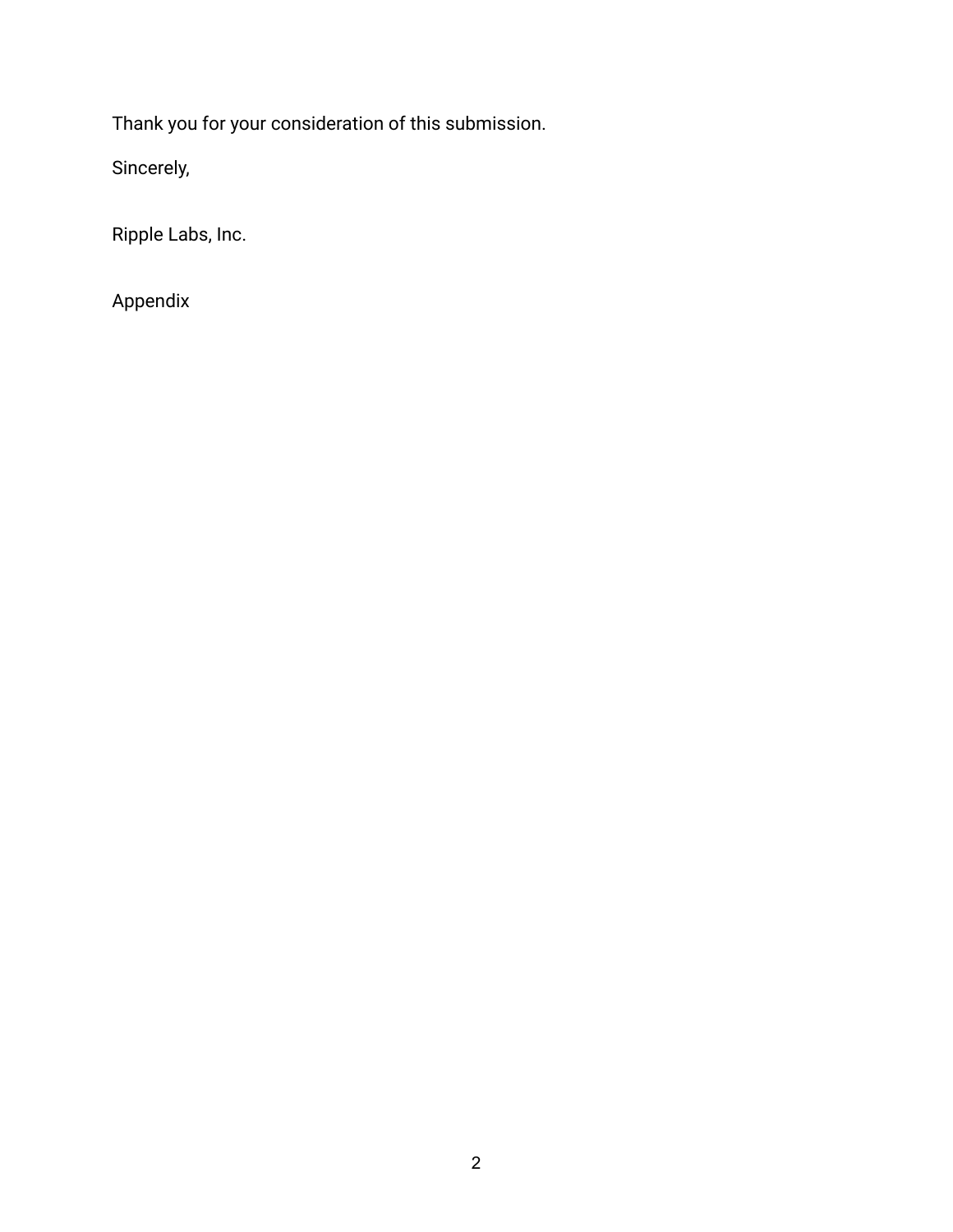# **APPENDIX**

# **A. Overarching Views**

*1. The United States should use its position of global prominence to lead in the development of a practical and comprehensive regulatory framework for crypto assets.*

To begin, although not directly the topic of this ANPR, it is important to recognize the current state of crypto asset regulation in the United States. No nation is better positioned than the United States to lead in the development of a practical and comprehensive regulatory framework for crypto assets.

The lack of a unified regulatory approach in the United States creates marketplace confusion and the opportunity for regulatory arbitrage. For example, competing definitions and conflicting regulatory treatments of crypto assets at the state and federal level makes marketplace participants vulnerable to a confusing LRR patchwork that cannot be practically navigated. As a result, some participants may elect to abandon their efforts altogether, seek to establish outside the United States and/or block U.S. residents from accessing their services. All of these outcomes are antithetical to the United States' rich history of fostering innovation and entrepreneurship.<sup>3</sup>

Because responsible actors in the crypto asset industry need to rely on banks for a variety of services, the OCC is uniquely positioned to lead by clarifying the scope of permissible crypto asset activities banks may undertake. That clarity will undoubtedly influence other policymakers and regulators (both domestically and foreign).<sup>4</sup>

## *2. Any regulatory framework must be principles-based rather than impose prescriptive rules on market participants.*

Any regulatory framework should be principles-based and designed to be technology neutral, taking into account the evolving nature of the crypto asset space.<sup>5</sup>

 $^3$  In fact, if the United States does not lead there is a real threat that China will continue to expand its control of crypto assets and global payments. *See* Jamieson Greer, *U.S. Must Act to Slow [China's](https://news.bloomberglaw.com/tech-and-telecom-law/insight-u-s-must-act-to-slow-chinas-roll-toward-global-digital-payments-domination) Roll Toward Global Digital Payments [Domination](https://news.bloomberglaw.com/tech-and-telecom-law/insight-u-s-must-act-to-slow-chinas-roll-toward-global-digital-payments-domination)*, Bloomberg Law, June 26, 2020.

<sup>4</sup> For example, many banks have affiliate or subsidiary broker-dealers and futures commission merchants; thus, the interest of banks in activities involving crypto assets clearly extends beyond those which are in "the business of banking" or "incidental" thereto.12 CFR § 7.5001(a).

<sup>5</sup> A principles-based approach has been utilized successfully by other U.S. regulators. For example, in the shadow of the 2008 global financial crisis, the U.S. Commodity Futures Trading Commission developed Core Principles for trading platforms (later named swap execution facilities) that allow market participants to transact in swaps. *See* 17 CFR [Part](https://www.law.cornell.edu/cfr/text/17/part-37) 37.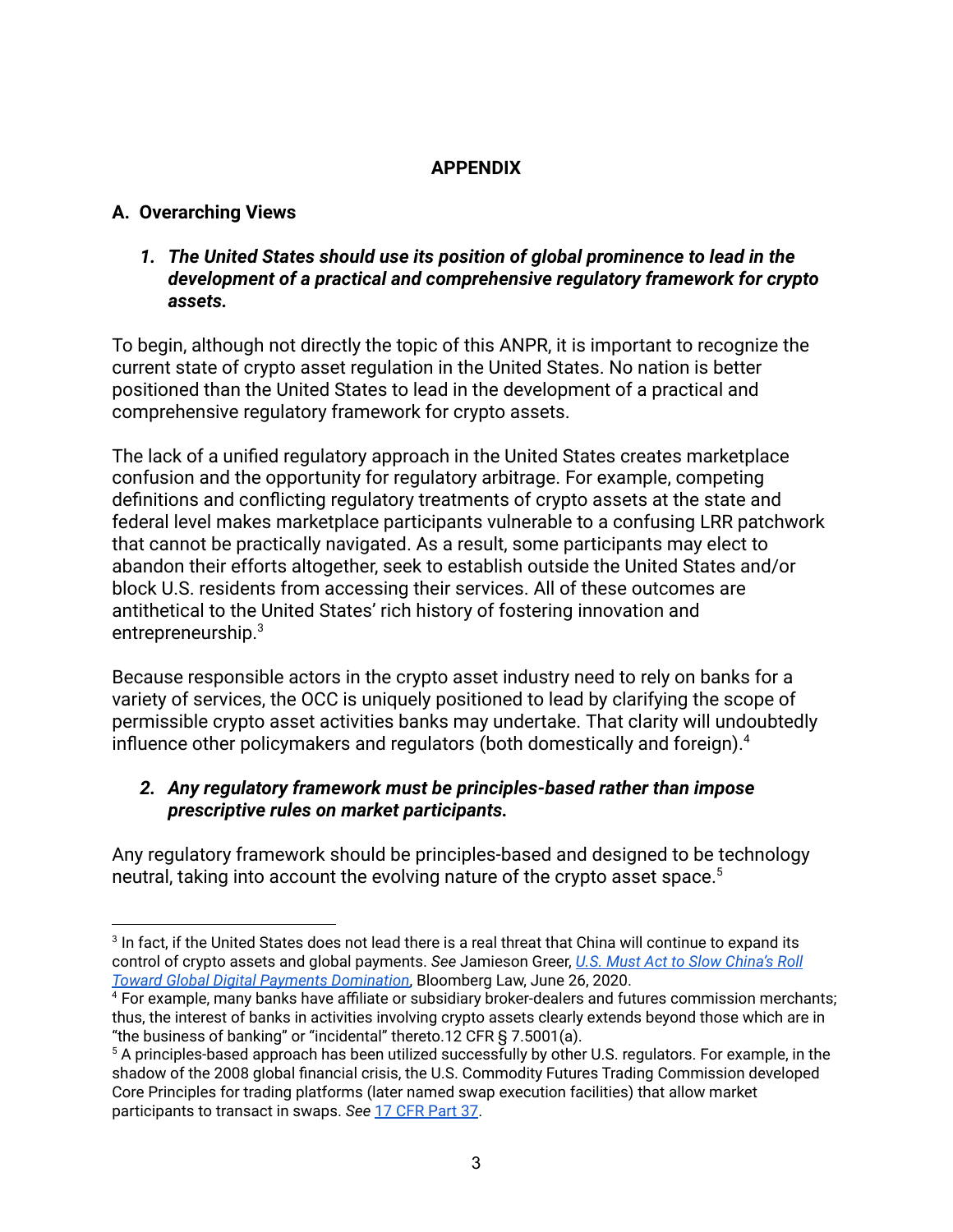Regulatory schemes that are overly prescriptive can stifle innovation and set policy makers back years, if not decades in terms of needing to adjust to account for an inflexible strategy at the outset. A principles-based approach should inform the majority of the OCC's future work in developing a crypto asset regulatory framework or determining what activities are permissible for banks to participate in.

*3. There are risks associated with all asset classes, not just crypto assets. An appropriate regulatory framework should acknowledge this instead of attempting to categorize crypto assets in a way that precludes banks from engaging in crypto-related activity.*

Any regulatory framework requires careful evaluation of the risks associated with crypto assets. Banks, however, are already required to act in a safe and sound manner and not only assess risks, but develop written policies and procedures reasonably designed to comply with applicable LRRs. As the OCC stated in its recent Interpretive Letter on cryptocurrency custody services, banks must "operate in compliance with applicable law, properly manage customer relationships and effectively mitigate risks by implementing controls commensurate with those risks."<sup>6</sup> Moreover, "banks are encouraged to manage customer relationships and mitigate risks based on customer relationships rather than declining to provide banking services to entire categories of customers."<sup>7</sup> Treating activities that involve a crypto asset as involving a particularly odious level of risk than other asset classes would run counter to the existing practices that banks have adopted and embedded into their operational risk management and compliance frameworks.

## **B. ANPR Questions**

*1. Considering the financial industry's evolution, are the OCC's legal standards in [part 7, subpart E](https://www.law.cornell.edu/cfr/text/12/part-7/subpart-E), and part 155 sufficiently flexible and clear? Should the standards be revised to better reflect developments in the broader financial services industry? If so, how?*

Establishing a basic taxonomy is a threshold issue that the OCC is well equipped to address. Multiple terms are currently used interchangeably--including "crypto asset," "digital asset," "cryptocurrency" and others--which can lead to confusion among market participants, policy makers and regulators. We propose using a single term, like crypto asset, and defining it as "a digital representation of value that is not issued by a central bank, but is traded, transferred and stored electronically by natural and legal persons for the purposes of payment, investment and other forms of utility, and applies cryptography techniques in the underlying technology."

<sup>6</sup> OCC, [Interpretive](https://www.occ.treas.gov/news-issuances/news-releases/2020/nr-occ-2020-98.html) Letter 1170, at 1 n.2 (July 22, 2020).

<sup>7</sup> *Id*.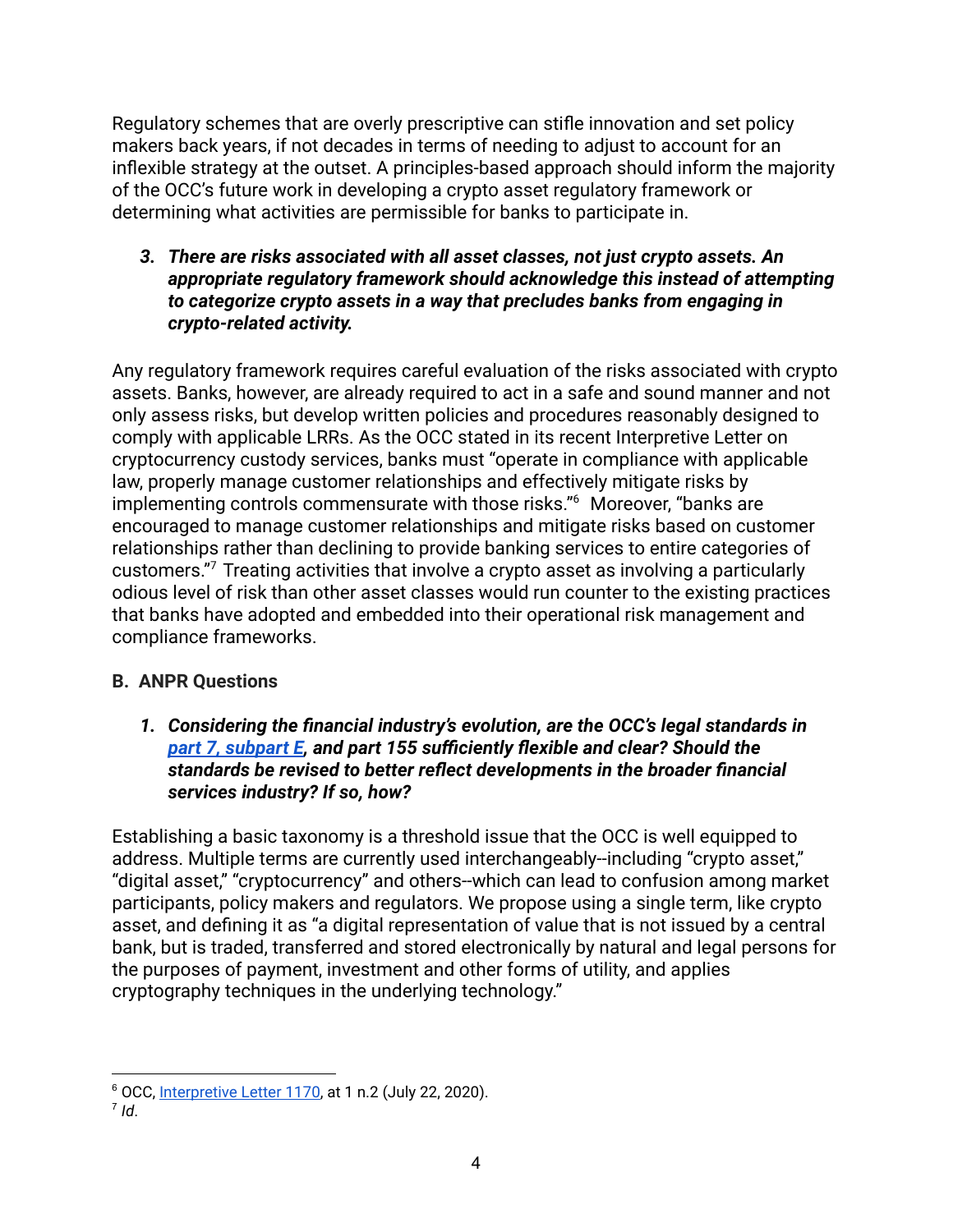Adoption of the above definition in relation to the term "crypto asset" is appropriate and consistent with the approach taken by regulators and policy makers in other jurisdictions.<sup>8</sup> Using this term and definition would allow for continued supervision while acknowledging the evolving nature of distributed ledger technology ("DLT"). There may also be benefits to categorizing crypto assets into certain subgroups based on their underlying characteristics, including, for example, separating "exchange tokens" or "payment tokens" into separate categories. $9$ 

No matter the approach, however, crypto assets should be defined in a manner that provides flexibility to allow for continued innovation and avoids marketplace confusion.

# *2. Do any of the legal standards in part 7, subpart E, or part 155 create unnecessary hurdles or burdens to the use of technological advances or innovation in banking?*

Fairly read, the legal standards in part 7, subpart E or part 155 should not create unnecessary hurdles or burdens to the use of technological advances or innovation in banking. But banks are inherently risk averse and without clear regulatory guidance, such as that set forth in the OCC's recent Interpretive Letter, some banks will not adopt new, innovative services. This ANPR is an opportunity for the OCC to clarify additional use cases it considers permissible, including that certain crypto assets can be treated as an alternative form of a bridge currency to facilitate cross-border payments between fiat currencies. Absent clarification that they are not undertaking prohibited activity, banks may continue to be reluctant to experiment with new products reliant on DLT which ultimately hurts the banks themselves, $10$  as well as their customers who would otherwise reap the benefits of such innovation.

### *3. Are there digital banking activities or issues related to digital banking activities that the OCC does not address in part 7, subpart E, or part 155 that the OCC should address? If so, what are these activities or issues, and why and how should the OCC address them?*

Ripple's suite of products and services allows two (or more) parties to facilitate cross-border money remittances between fiat currencies through use of a blockchain solution that employs a crypto asset. Banks that are interested in using this technology,

<sup>&</sup>lt;sup>8</sup> The Canadian Securities Administrators, Bank of Thailand, European Commission, United Kingdom's Financial Conduct Authority have all referenced the term "crypto asset" in some public forum. *See, e.g.*, Canadian Securities Administrators Staff Notice 21-327, *Guidance on the [Application](https://www.osc.gov.on.ca/documents/en/Securities-Category2/csa_20200116_21-327_trading-crypto-assets.pdf) of Securities Legislation to Entities [Facilitating](https://www.osc.gov.on.ca/documents/en/Securities-Category2/csa_20200116_21-327_trading-crypto-assets.pdf) the Trading of Crypto Assets* (Jan. 16, 2020).

<sup>9</sup> For example, in the UK, exchange tokens, which "can be used to facilitate regulated payment services" is an unregulated token that falls outside the Financial Conduct Authority's regulatory perimeter. *See* <https://www.fca.org.uk/publication/policy/ps19-22.pdf>, § 2.15. The Monetary Authority of Singapore defines "digital payment token" similarly, describing it as something that "is, or is intended to be, a medium of exchange accepted by the public, or a section of the public, as payment for goods or services or for the discharge of a debt[.]" *See* [Payment](https://sso.agc.gov.sg/Acts-Supp/2-2019/Published/20190220?DocDate=20190220) Services Act 2019, Part I, § 2.

 $10$  For example, by availing themselves of this technology, banks can free up capital that is otherwise locked in pre-funded correspondent accounts or otherwise reduce their cost of funds.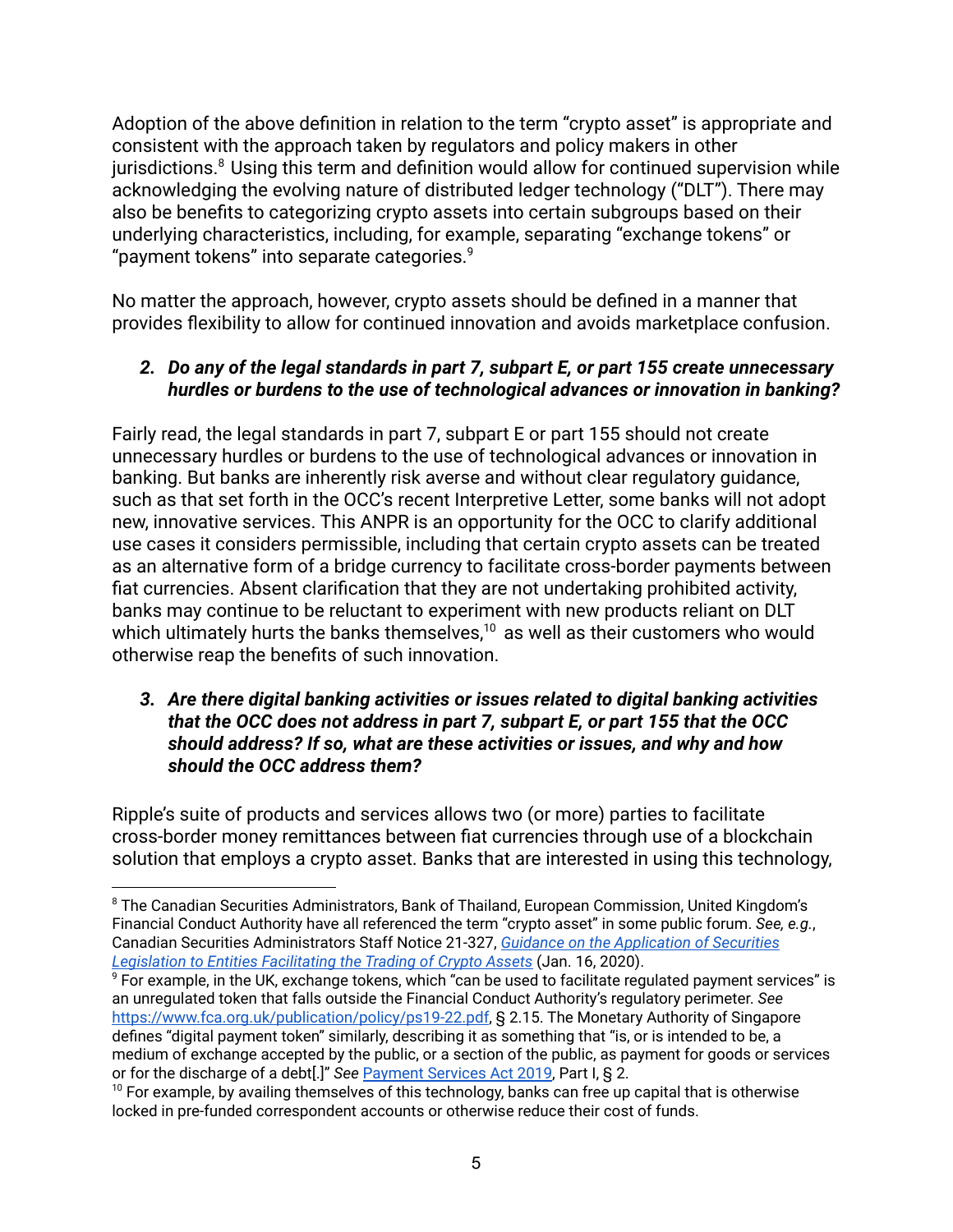however, may be hesitant to integrate the software itself because of uncertainty around whether the involvement of a crypto asset in the payment flow will result in heightened regulatory scrutiny, let alone whether it is permissible under existing U.S. LRR. This is so despite the Consumer Financial Protection Bureau's ("CFPB's") recent acknowledgement that adoption of Ripple products could provide banks with greater certainty regarding the fees that will be charged in cross-border remittances than existing solutions.<sup>11</sup>

No matter the regulatory approach it takes, the OCC should make clear that banks' reliance on crypto assets for purposes of conducting or facilitating cross-border remittances and related foreign exchange operations--and allowing for compliance with other existing regulatory regimes--falls within the scope of permitted activities. It is also critical that whatever revisions to 12 CFR Part 7 (or other applicable LRR) are adopted, they be flexible enough to ensure that entities like Ripple remain outside the regulatory perimeter with respect to licensure or registration. Requiring companies who offer software services (i.e., that are not directly involved in the payment flow) to be captured within the regulatory perimeter is an ill-fitting approach that would result in an inconsistency with current market practices and likely stifle innovation.

*4. What types of activities related to cryptocurrencies or crypto assets are financial services companies or bank customers engaged? To what extent does customer engagement in crypto-related activities impact banks and the banking industry? What are the barriers or obstacles, if any, to further adoption of crypto-related activities in the banking industry? Are there specific activities that should be addressed in regulatory guidance, including regulations?*

## *a. Explicitly permitting national banks to engage in crypto asset transactions will aid in institutional adoption and maturation of the industry.*

As previously discussed, Ripple's suite of products and services allow two (or more) parties to conduct a cross-border transaction through use of a crypto asset, allowing payments to be processed instantly, reliably, cost-effectively, and with end-to-end visibility anywhere in the world. This represents a marked improvement over current cross-border payment options that require banks to lock up precious capital in pre-funded correspondent accounts. Yet for many reasons, banks remain hesitant either to onboard with a crypto asset exchange or engage in bilateral, over-the-counter arm's length crypto transactions. The reasons include, though are not limited to, regulatory concerns exacerbated by policymakers' silence as to what activities are permissible.

An interpretive statement from the OCC that crypto assets may be used for remittances without further licensure or permission would provide banks with the comfort they need to adopt these sorts of products.<sup>12</sup> Specifically, the OCC should make clear that the

<sup>11</sup> *See supra* note 2.

<sup>&</sup>lt;sup>12</sup> Ripple believes that the purchase or sale of crypto assets falls within the statutory text of 12 CFR  $\S$ 7.5001(c).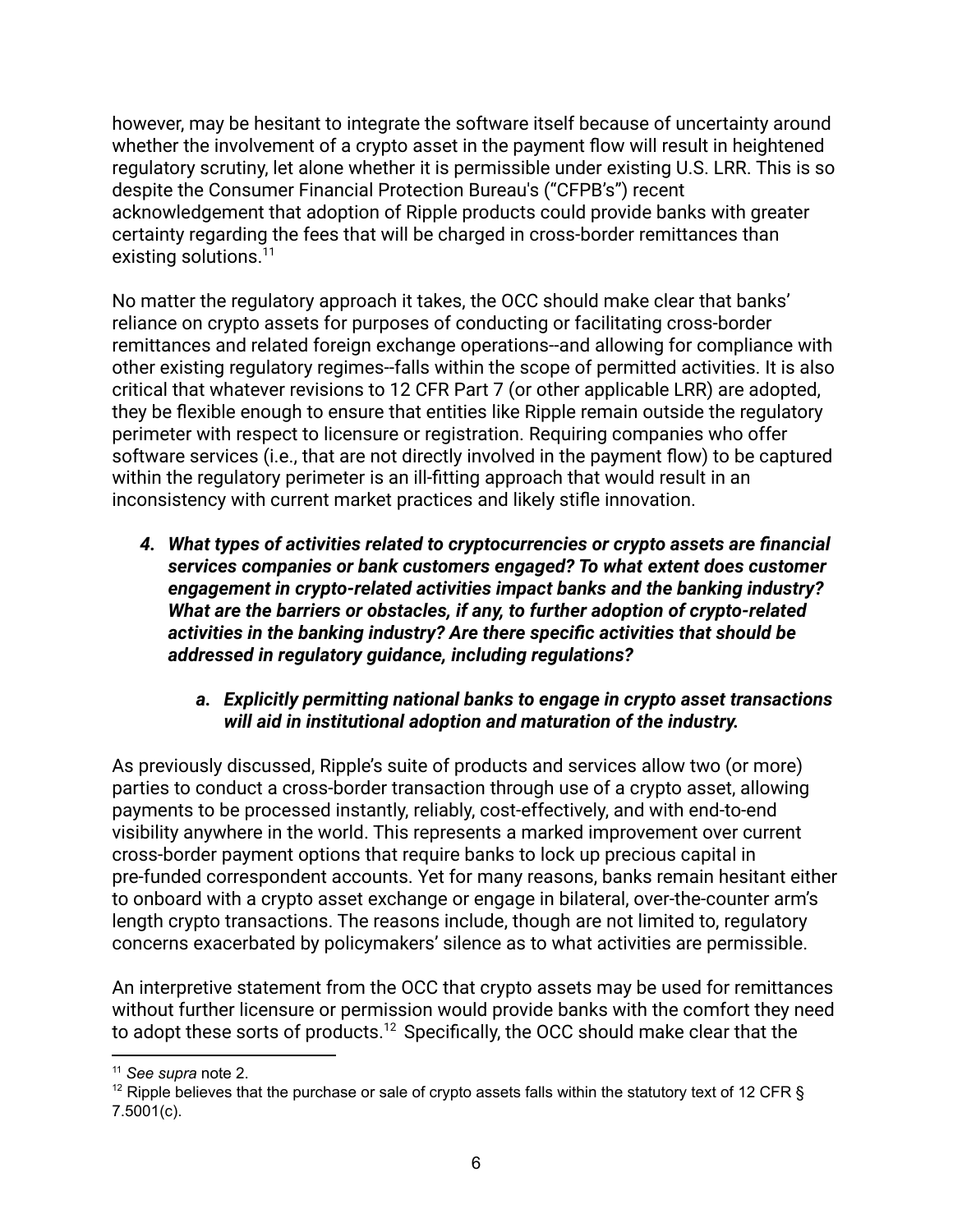purchase and sale of a crypto asset to facilitate a cross-border transaction or foreign exchange operation is the "functional equivalent to, or a logical outgrowth of, a recognized banking activity."<sup>13</sup> Just as banks use foreign exchange operations to move money between fiat currencies, the use of a crypto asset to facilitate the exchange of one fiat currency for another is a "logical outgrowth" of a recognized banking activity. Similarly, permitting banks to perform such transactions is clearly "activity [that] strengthens the bank by benefiting its customers or its business,'" as the ultimate beneficiary customer will achieve the same objective with the added benefits of cost reduction and time efficiency.<sup>14</sup> Finally, the use of novel asset classes to facilitate activity that is traditionally considered recognized banking activity is a hallmark of American innovation.

Banks have considered and experimented with new products and their associated risks for decades, which have allowed them to grow and develop their industry, which in turn benefits consumers. For example, with the advent of derivative instruments over the past 20 years, banks have been able to hedge their risks more appropriately. The same can be said for the use of crypto assets to facilitate cross-border payments; these are merely new tools that banks can deploy in their arsenal to offer a better customer experience for the ultimate beneficiary, the consumer. Thus, the "activity involves risks similar in nature to those already assumed by banks."<sup>15</sup>

### *7. What new payments technologies and processes should the OCC be aware of and what are the potential implications of these technologies and processes for the banking industry? How are new payments technologies and processes facilitated or hindered by existing regulatory frameworks?*

Ripple's use of a crypto asset in connection with its software products allows financial institutions to settle cross-border transactions globally, on a real-time basis, at a fraction of the cost of traditional services available to market participants.

Historically, remittance providers enable payments by pre-funding correspondent accounts. This not only traps enormous amounts of capital, but also creates foreign exchange and counterparty risks that must often be hedged. The trapped capital also creates compliance costs and large, lost opportunity costs. This process limits the reach of efficient payment solutions to high-volume currency pairs and is a major driver of the high and opaque fees being charged to customers sending smaller amounts to friends and families overseas. Payments between less frequently traded currencies can be even more expensive and cumbersome.

Crypto assets specifically designed for payments have the potential to reduce these limitations by enabling payments without the need to pre-fund overseas. Ripple's software leverages XRP -- a convertible virtual currency -- as a bridge between

 $13$  12 CFR § 7.5001(c)(1)(i).

 $14$  *Id.* § 7.5001(c)(1)(ii).

<sup>15</sup> *Id.* § 7.5001(c)(1)(iii).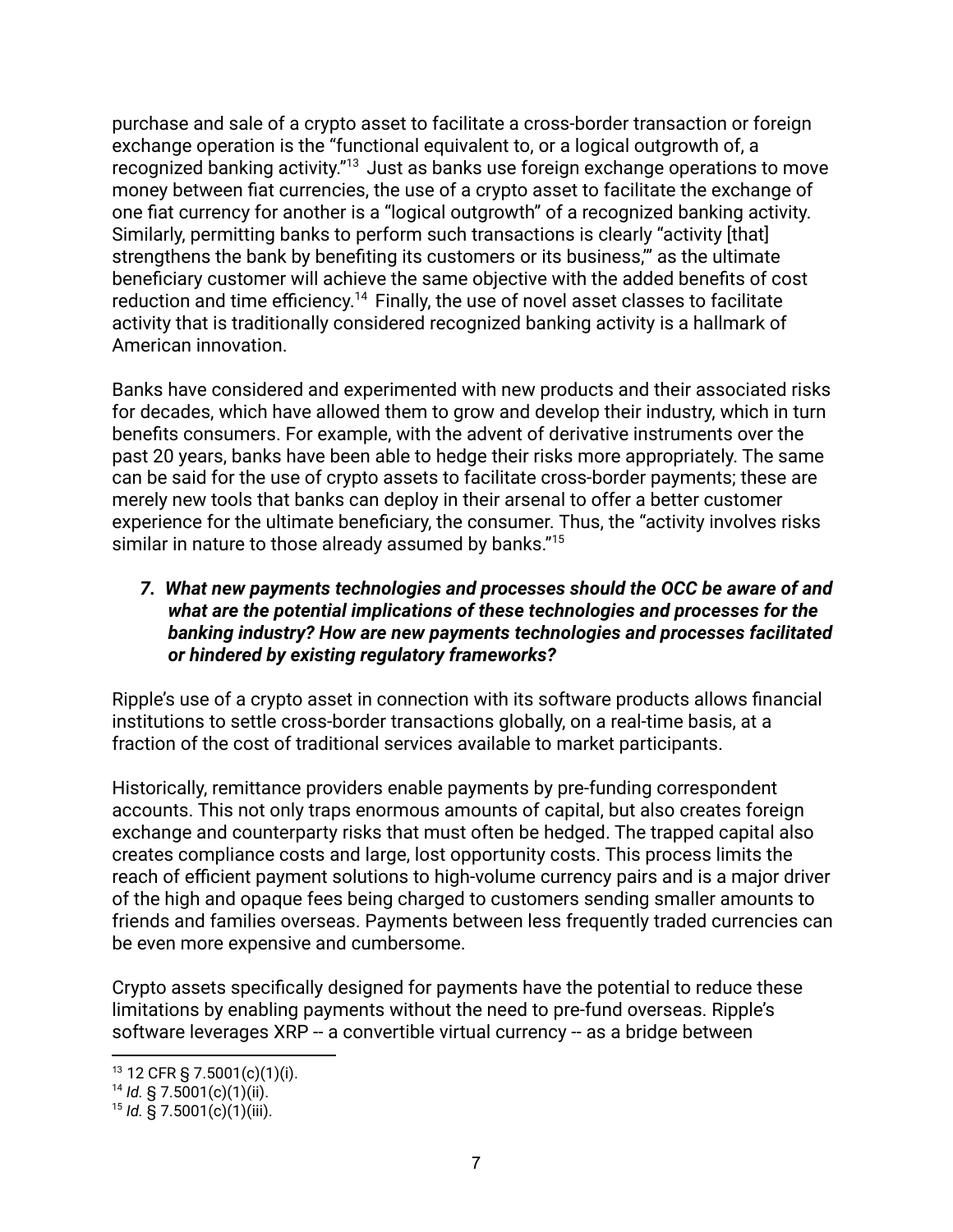currencies. This allows financial institutions to access liquidity on demand through crypto asset exchanges without having to pre-fund accounts in the destination country. The payer and payee continue to use fiat currency for their payment, with XRP used as a bridge between the regulated financial institutions that are facilitating the remittance transaction. This is particularly useful for smaller institutions with limited capital; using Ripple products, they can achieve broad global payment reach without additional capital needs.

Notwithstanding the broad utility of solutions like Ripple's, banks have exhibited hesitance to utilize crypto assets in their operations due to the current lack of regulatory clarity. As discussed in response to question 4, we believe the OCC should make clear - through the promulgation of either regulations or associated guidance -- that the purchase and sale of a crypto asset to facilitate a cross-border transaction or foreign exchange operation is the "functional equivalent to, or a logical outgrowth of, a recognized banking activity."<sup>16</sup> A statement of support from the OCC will give banks the assurance they need that implementation of solutions like Ripple's are permissible under existing LRR and will not ultimately result in enforcement action.

To this end, other regulators have proactively highlighted Ripple's product offerings as beneficial to consumers. As noted earlier, the CFPB, in announcing the final rule that would revise the Electronic Fund Transfer Act ("EFTA") as it relates to remittance transfer providers,  $17$  cited "the continued growth and expanding partnerships of virtual currency companies, such as Ripple, which offer both a payments messaging platform to support cross-border money transfers as well as a virtual currency, XRP, which can be used to effect settlement of those transfers."<sup>18</sup> The CFPB continued by stating that it "believe[d] that expanded adoption of … Ripple's suite of products could … allow banks and credit unions to know the exact final amount that recipients of remittance transfers will receive before they are sent." $^{19}$  As a result of the changes to the rule, subject to limited exceptions, remittance providers in the United States will now have to disclose: (a) the exact exchange rate that applies to a remittance transfer; (b) any covered third-party fees; and (c) the amount to be received by the recipient of the transfer.

Clear guidance from the OCC acknowledging that banks may use crypto assets to facilitate cross-border payments will help innovative payment technologies like Ripple's flourish in terms of their adoption and commercialization, bringing to bear the benefits to consumers that the CFPB envisioned in their recent rulemaking.

<sup>16</sup> *Id.* § 7.5001(c)(1)(i).

<sup>17</sup> *See*

https://www.consumerfinance.gov/policy-compliance/rulemaking/final-rules/remittance-transfers-underelectronic-fund-transfer-act-regulation-e/.

<sup>18</sup> *See* 85 Fed. Reg. 34870, 34880 (final rule); *see also* 84 Fed. Reg. 67132, 67142 (proposed rule).

<sup>19</sup> *See* 85 Fed. Reg. 34870, 34880 (final rule); *see also* 84 Fed. Reg. 67132, 67142 (proposed rule).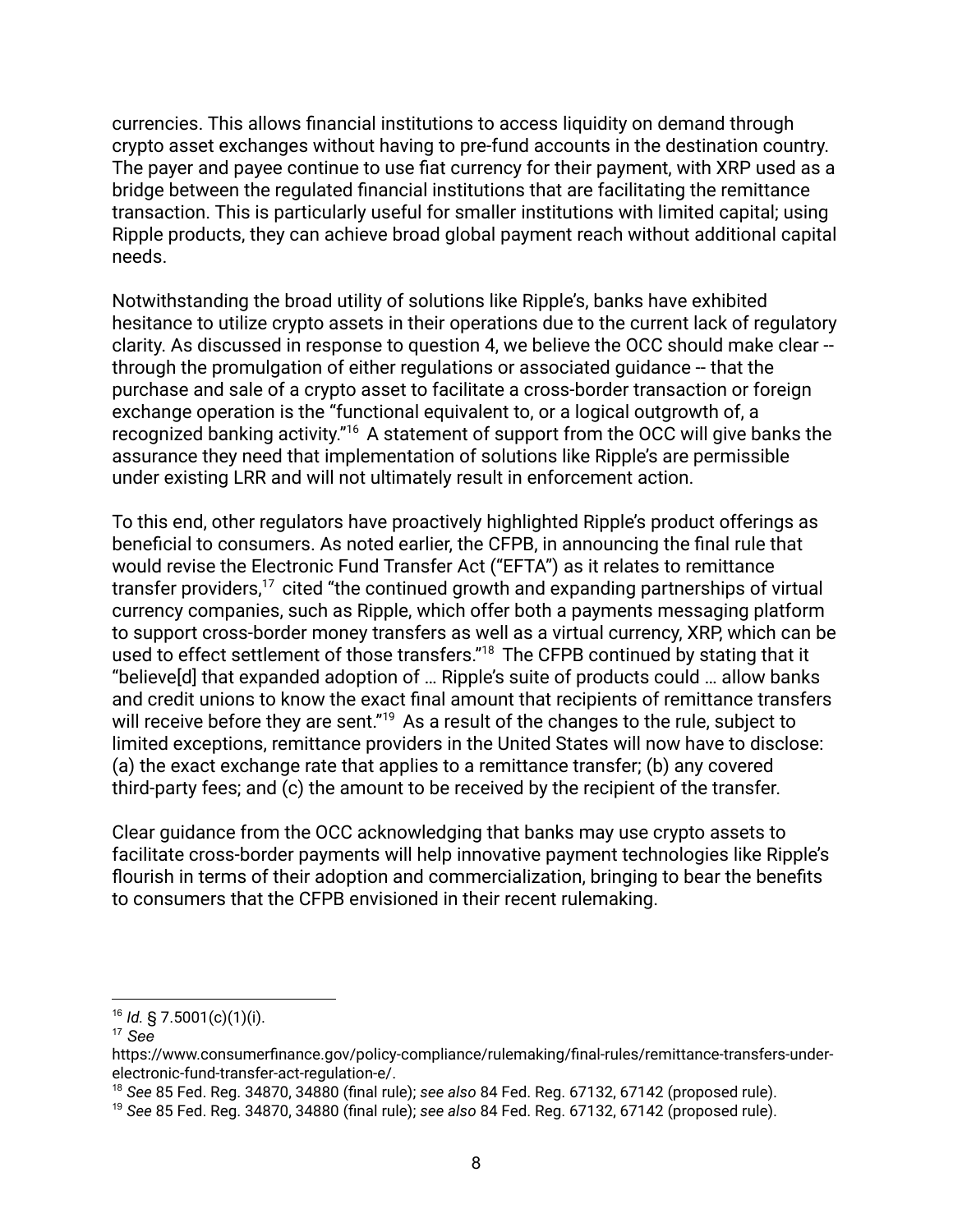#### *8. What new or innovative tools do financial services companies use to comply with applicable regulations and supervisory expectations (i.e., "regtech")? How does the OCC's regulatory approach enable or hinder advancements in this area?*

As crypto asset adoption increases globally, policy makers and standard setting bodies are increasingly seeking to bring crypto asset activity within the existing regulatory framework of the financial system. Advances in DLT have led to an increase in the number of innovative solutions that can aid market participants in their efforts to reasonably comply with applicable LRRs, as well as provide regulators and examiners with additional tools to identify and detect potentially suspicious activity.

For example, during its June 2020 Plenary Session, the Financial Action Task Force ("FATF") finalized its evaluation of virtual asset service provider ("VASP") efforts over the prior 12 months to implement revised anti-money laundering and counter-terrorist financing ("AML/CFT") requirements, including Recommendation 19 (the "Travel Rule").  $20$  FATF's recommendation to require the reporting of certain information relating to crypto asset activity conducted by VASPs resulted in concentrated efforts by various providers to implement a solution that is interoperable across market participants and geographic regions.

One such example is PayID, a solution developed by Ripple's Xpring unit. PayID is a simple, open standard designed to help individuals and companies easily send and receive money using a single identifier.<sup>21</sup> As open-source software, PayID offers financial institutions both small and large an easy and quick way to integrate a Travel Rule solution with other systems across their enterprises and that of their partners. Designed to leverage existing web infrastructure and comply with security and privacy standards, PayID is designed to work across jurisdictions, blockchains, and traditional payment rails.

The rapid growth of crypto asset activity must be accompanied by commensurate tools to allow market participants to meet their compliance obligations. To that end, the OCC should look to its member banks to adopt new technologies that are specifically designed to keep pace with innovation in today's marketplace. Moreover, new ideas and fresh perspectives on how to develop compliance solutions are needed if the United States is to keep pace with advancements in other nations.

Finally, it is worth highlighting that although many "regtech" solutions are being developed today that are designed solely to address crypto asset activity, others seek an additive solution to traditional financial markets infrastructure. Both struggle at times to reach commercial success, because of the negative perception associated with crypto assets in the marketplace. It is critical that the OCC and its fellow regulators

 $20$ 

<sup>21</sup> [https://payid.org/.](https://payid.org/) [https://www.fatf-gafi.org/publications/fatfrecommendations/documents/12-month-review-virtual-assets](https://www.fatf-gafi.org/publications/fatfrecommendations/documents/12-month-review-virtual-assets-vasps.html)[vasps.html;](https://www.fatf-gafi.org/publications/fatfrecommendations/documents/12-month-review-virtual-assets-vasps.html) *see also* https://cfatf-gafic.org/documents/cfatf-resources/635-fatf-recommendations.